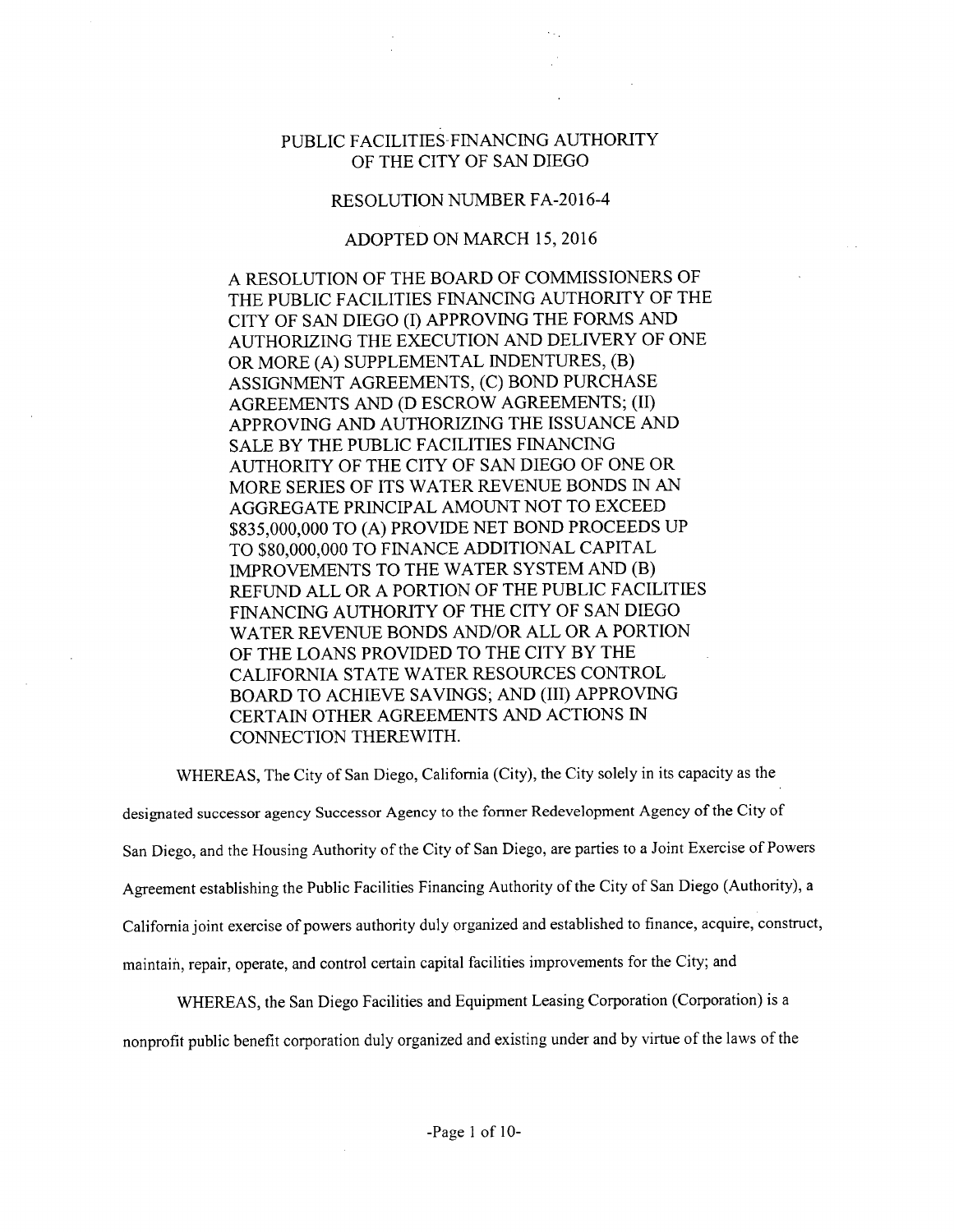State of California (State) that was incorporated to acquire and lease and/or sell to the City real and personal property to be used in the municipal operations of the City; and

WHEREAS, the City has requested the Authority's assistance in effecting the financing of design, acquisition, construction and installation of improvements (New Money Projects) to the Water System of the City (Water System) and/or the refunding for savings, on an advance refunding basis, of all or a portion of the outstanding Parity Water Revenue Bonds and all or a portion of the outstanding Subordinated Water Revenue Bonds, and the current refunding and prepayment of all or a portion of the outstanding Drinking Water State Revolving Fund loans provided to the City by the California State Water Resources Control Board (the SRF Loans and, together with the outstanding Water Revenue Bonds to be refunded, the Refunded Obligations), in each case if economical or otherwise on tenns beneficial to the City and its residents; and

WHEREAS, in order to effectuate the design, acquisition, construction, installation, and improvement of the Water System, the City and the Corporation have entered into an Amended and Restated Master Installment Purchase Agreement, dated as of January 1, 2009, a 2009A Supplement to Amended and Restated Master Installment Purchase Agreement, dated as of January 1, 2009, a 2009B Supplement to Amended and Restated Master Installment Purchase Agreement, dated as of June 1, 2009, a 2010A Supplement to Amended and Restated Master Installment Purchase Agreement, dated as of June 1, 2010, and a 2012A Supplement to Amended and Restated Master Installment Purchase Agreement, dated as of April 1, 2012 (collectively, the Installment Purchase Agreement), each by and between the City and the Corporation, pursuant to which the Corporation has agreed to sell certain improvements and additions (comprised of various components, each, a Component) to the Water System and the City has agreed from time to time to purchase certain Components as specified in certain supplements to the Installment Purchase Agreement; and

WHEREAS, the City has determined pursuant to an ordinance introduced at a meeting of the City Council of the City of San Diego on the date hereof (Ordinance), that it is in the best interests of the City, between now and June 30, 2018, to request the Authority to issue one or more series of its Water Revenue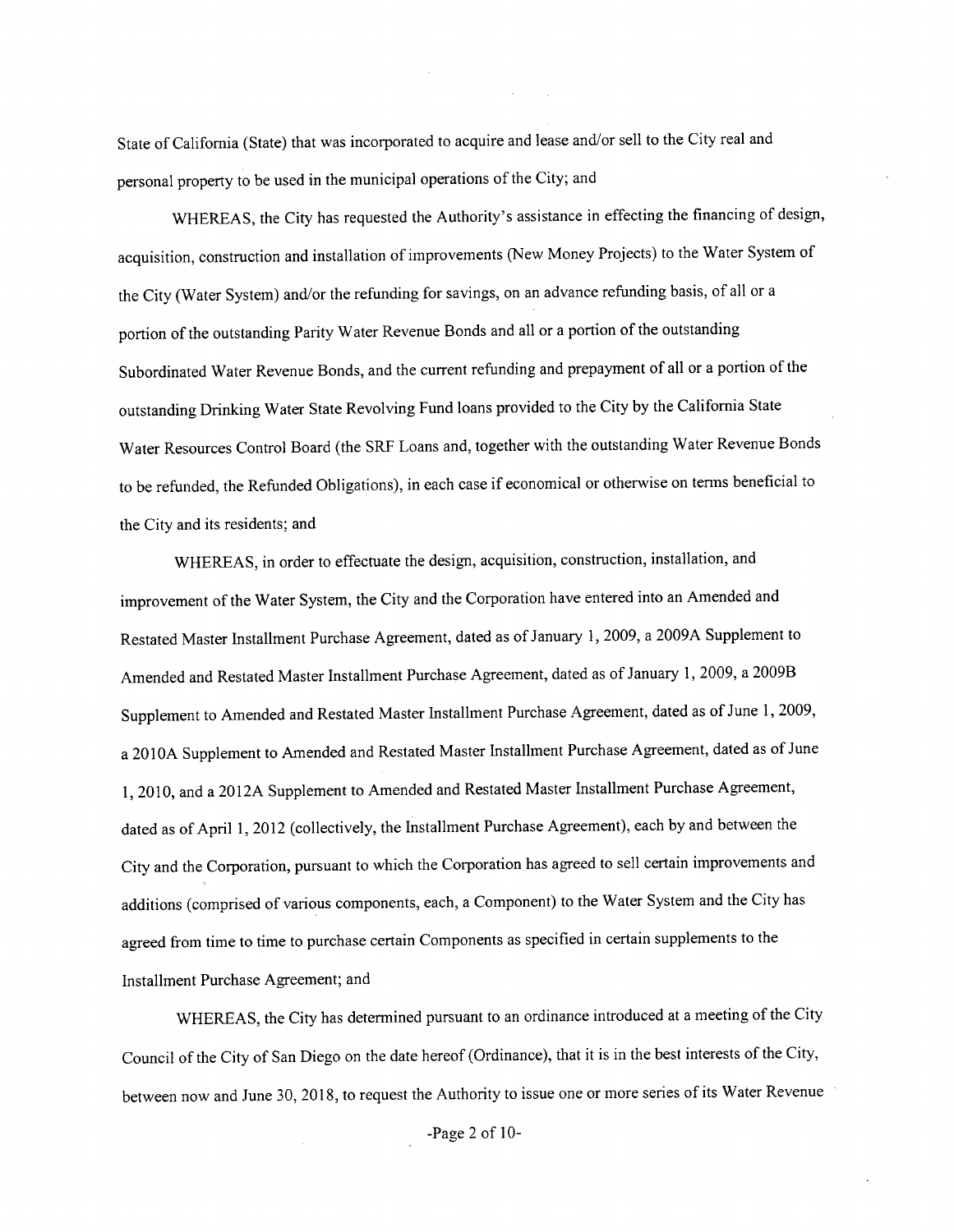Bonds, payable from senior or subordinated Installment Payments secured by Net System Revenues of the Water Utility Fund as may be specified in one or more Supplements to the Installment Purchase Agreement (Water Revenue Bonds), in an aggregate principal amount not to exceed \$835,000,000 to (a) provide net bond proceeds up to \$80,000,000 to finance additional capital improvements to the Water System, (b) refund all or a portion of the Refunded Obligations to achieve savings, (c) fund, or purchase a reserve policy or surety for, a reserve fund, if any, and (d) pay the costs ofissuance incurred in connection with the issuance of the Water Revenue Bonds; and

WHEREAS, the Ordinance includes a finding that financing and refinancing of components of the Water System as set forth therein will provide significant public benefits in accordance with the criteria specified in California Government Code Section 6586; and

WHEREAS, in order to facilitate the refunding of all or a portion of the Refunded Obligations and to finance the design, acquisition, construction and installation of additional improvements to the Water System, the City and the Corporation propose to enter into one or more Supplements to Amended and Restated Master Installment Purchase Agreement (each, a Supplement), supplementing the Installment Purchase Agreement; and

WHEREAS, the Installment Purchase Agreement, as amended, provides that each Supplement shall specify either a senior or subordinate pledge of Net System Revenues (as defined in the Installment Purchase Agreement) as any Authorized Signatory shall determine to be necessary or desirable and approve as being in the best interests of the City; and

WHEREAS, under the Installment Purchase Agreement and each Supplement, the City will be obligated to make Installment Payments (as defined in the Supplement) to the Authority; and

WHEREAS, to further facilitate the proposed financings, the Corporation, as assignor, will execute and deliver one or more forms of an Assignment Agreement (Assignment Agreement), pursuant to which the Corporation will assign all of its right, title, and interest under the each Supplement to the Authority, as assignee; and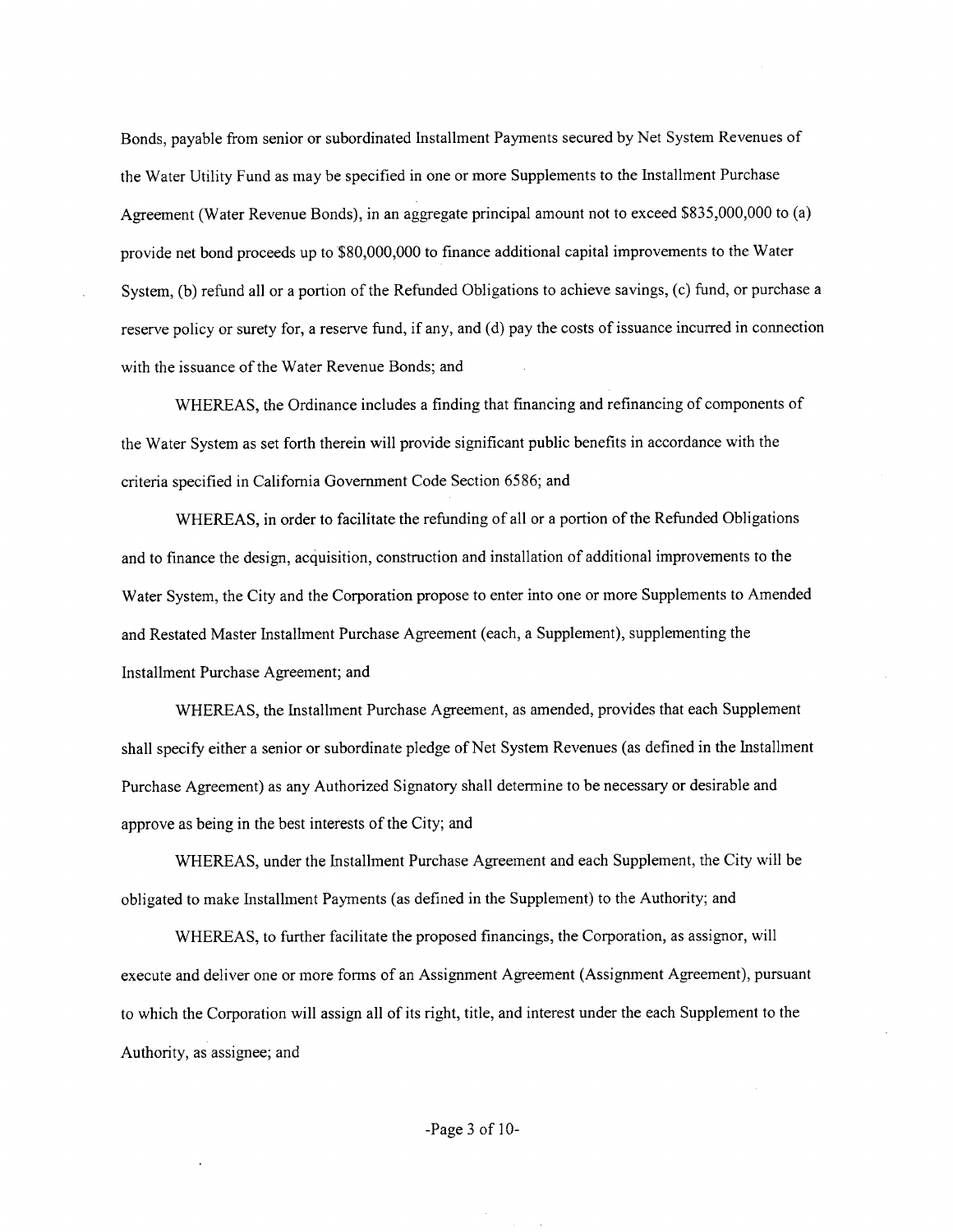WHEREAS, the issuance ofthe Water Revenue Bonds is authorized under the Ordinance in one or more series over time as opportunities are presented to lower financing costs, if economical or otherwise on terms deemed beneficial by and to the City and its residents; and

WHEREAS, the Authority is informed that the City has conducted a competitive proposal process to select the underwriting firms to serve as underwriters with respect to the sale and delivery ofthe Water Revenue Bonds; and

WHEREAS, there has been presented to this meeting a proposed form of Bond Purchase Agreement (Bond Purchase Agreement), by and among J.P. Morgan Securities Inc., for itself, and as representative (Representative) of, Morgan Stanley & Co. LLC, Siebert Brandford Shank & Co., LLC, Samuel A. Ramirez & Company, Inc., and The Williams Capital Group, as initial underwriters, and such other or alternative underwriters as may be designated by the City (collectively, with the Representative, the Underwriters), the Authority and the City, a copy of which is on file in the Office of the City Clerk of the City (City Clerk) as Document No.  $310310$  pursuant to which form of Bond Purchase Agreement the Authority will agree to sell the Water Revenue Bonds; and

WHEREAS, to further facilitate the proposed refunding of the Refunded Obligations, it is proposed that the Authority enter into one or more Escrow Agreements (each, an Escrow Agreement) with U.S. Bank National Association, or any successor or substitute trust company or bank having trust powers, as trustee for the Refunded Obligations and as escrow agent; and

WHEREAS, to provide for the authentication and delivery of the Water Revenue Bonds, to establish and declare the tenns and conditions upon which the Water Revenue Bonds are to be issued and secured, and to secure the repayment thereof, it is proposed that the Authority enter into one or more Supplemental Indentures (each, a Supplemental Indenture) with U.S. Bank National Association, or any successor or substitute trust company or bank having trust powers, as trustee (Trustee), which Supplemental Indenture shall amend and supplement an Indenture, dated as of January 1, 2009, as amended and supplemented by a First Supplemental Indenture, dated as of June 1, 2009, a Second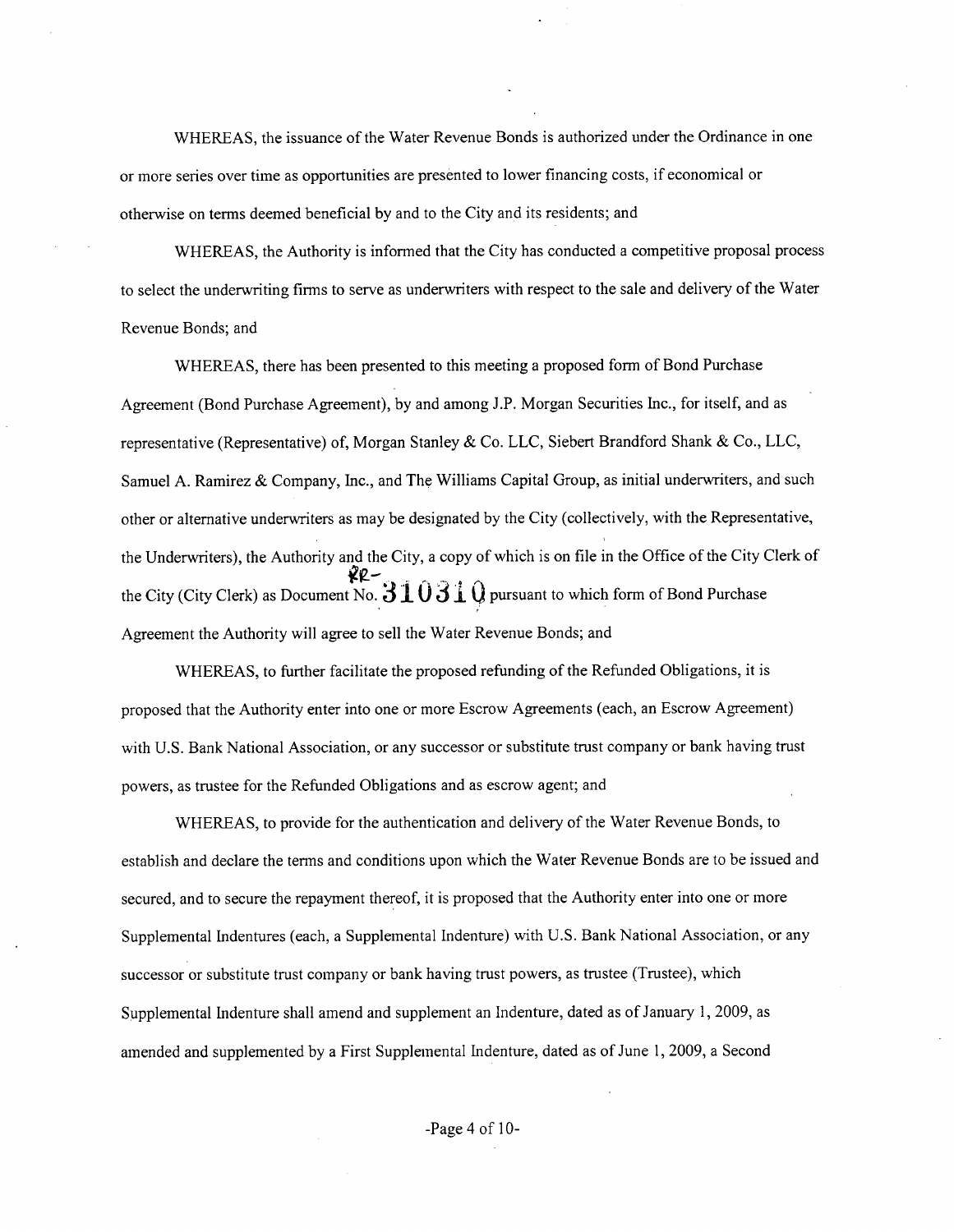Supplemental Indenture, dated as of June 1, 2010, and a Third Supplemental Indenture, dated as of April 1, 2012, each by and between the Authority and the Trustee; and

WHEREAS, the City has further detennined to request the Authority to amend certain provisions of the Indenture, including, but not limited to, the provisions related to the reserve fund and permitted investments; and

WHEREAS, the Authority has determined, in accordance with Section 9.01(b) of the Indenture, that the terms ofthe Supplemental Indenture including, without limitation, to provide for the issuance of subordinate bonds, are not inconsistent with the Indenture as currently exists and will not adversely affect the interests of the Owners of bonds issued under the Indenture; and

WHEREAS, the Authority is authorized to undertake the actions described in this Resolution pursuant to its Joint Exercise of Powers Agreement and the Constitution and applicable laws ofthe State;

NOW, THEREFORE, BE IT RESOLVED by the Board of Commissioners of the Public Facilities Financing Authority of the City of San Diego (Board of Commissioners), as follows:

Section 1. The Board of Commissioners hereby finds and determines that the statements set forth above in the recitals to this Resolution are true and correct.

Section 2. The issuance of the Water Revenue Bonds in one or more series in an aggregate principal amount not to exceed \$835,000,000 is hereby authorized and approved to provide funds for (a) the financing and refinancing of New Money Projects through the issuance and sale by the Authority of Water Revenue Bonds, in one or more series, through one or more issuances to provide net bond proceeds in amount not to exceed \$80,000,000, provided that, as to each such issuance the financing and refinancing of New Money Projects must achieve a true interest cost with respect to the issuance and sale by the Authority of Water Revenue Bonds not to exceed 6.00% per annum; (b) the advance refunding of all or a portion ofthe outstanding Parity Water Revenue Bonds and the outstanding Subordinated Water Revenue Bonds through the issuance and sale by the Authority of Water Revenue Bonds, in one or more series, through one or more issuances; (c) the current refunding of all or a portion of the outstanding SRF Loans through the issuance and sale by the Authority of Water Revenue Bonds, in one or more series,

-Page 5 of 10-

'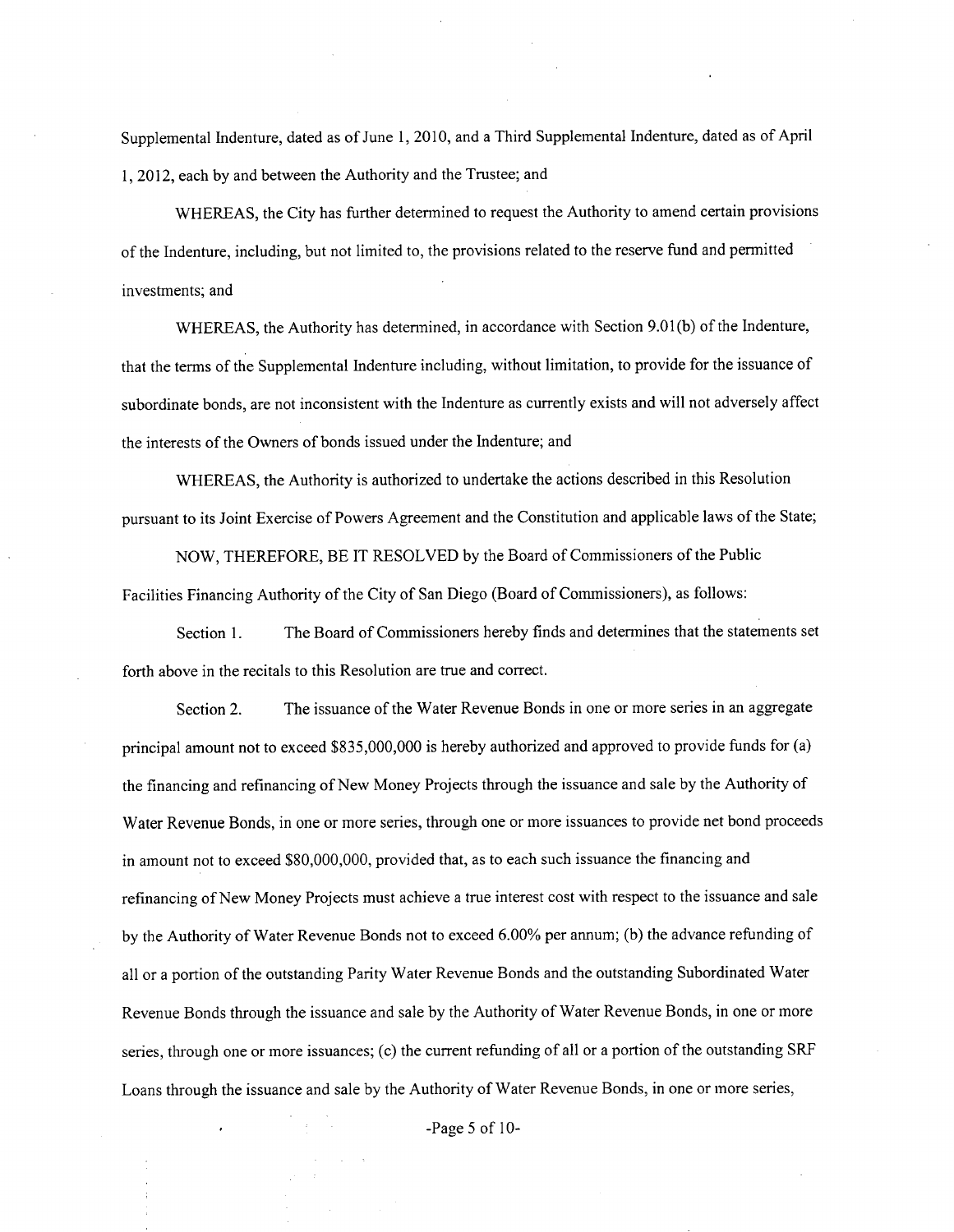through one or more issuances; (d) the funding of, or purchasing a reserve policy or surety for, a debt service reserve fund, if any, for the Water Revenue Bonds, and (e) the paying costs of issuance incurred in connection with the issuance of the Water Revenue Bonds, in each case by public offering now or in the future. The Water Revenue Bonds are authorized to be executed for and in the name of and on behalf of the Authority by the manual or facsimile signature of the Chair or Vice-Chair of the Board of Commissioners ofthe Authority (each, an Authorized Officer) and attested to by the manual or facsimile signature of the Secretary of the Authority (Secretary) or his or her specified designee. The Water Revenue Bonds, when so executed and attested, are authorized to be delivered to the Trustee for authentication.

Section 3. The form and content of the form of Supplemental Indenture submitted to this meeting, a copy of which Supplemental Indenture is on file in the office of the Office of the Secretary and submitted to this meeting, is hereby approved. The Authorized Officers, and each of them, acting alone, are hereby authorized and directed, for and in the name and on behalf ofthe Authority, to execute and deliver one or more Supplements in conjunction with one or more issuances of Water Revenue Bonds, in one or more series and on one or more sale dates between now and June 30, 2018, in substantially the form submitted to this meeting, with such additions and changes therein as any Authorized Signatory shall determine are necessary or desirable and approve as being in the best interests of the Authority, and as approved as to form by the City Attorney of the City of San Diego (City Attorney), as counsel to the Authority, or his specified designee, and with such other changes that may be required or requested by Orrick, Herrington & Sutcliffe LLP, as Bond Counsel (Bond Counsel), such approval to be conclusively evidenced by the execution and delivery thereof. Each such issuance and each Supplemental Indenture shall specify a senior or subordinate pledge of Net System Revenues (as defined in the Installment Purchase Agreement) as any Authorized Signatory shall detennine to be necessary or desirable and approve as being in the best interests of the City, such approval to be conclusively evidenced by the execution and delivery thereof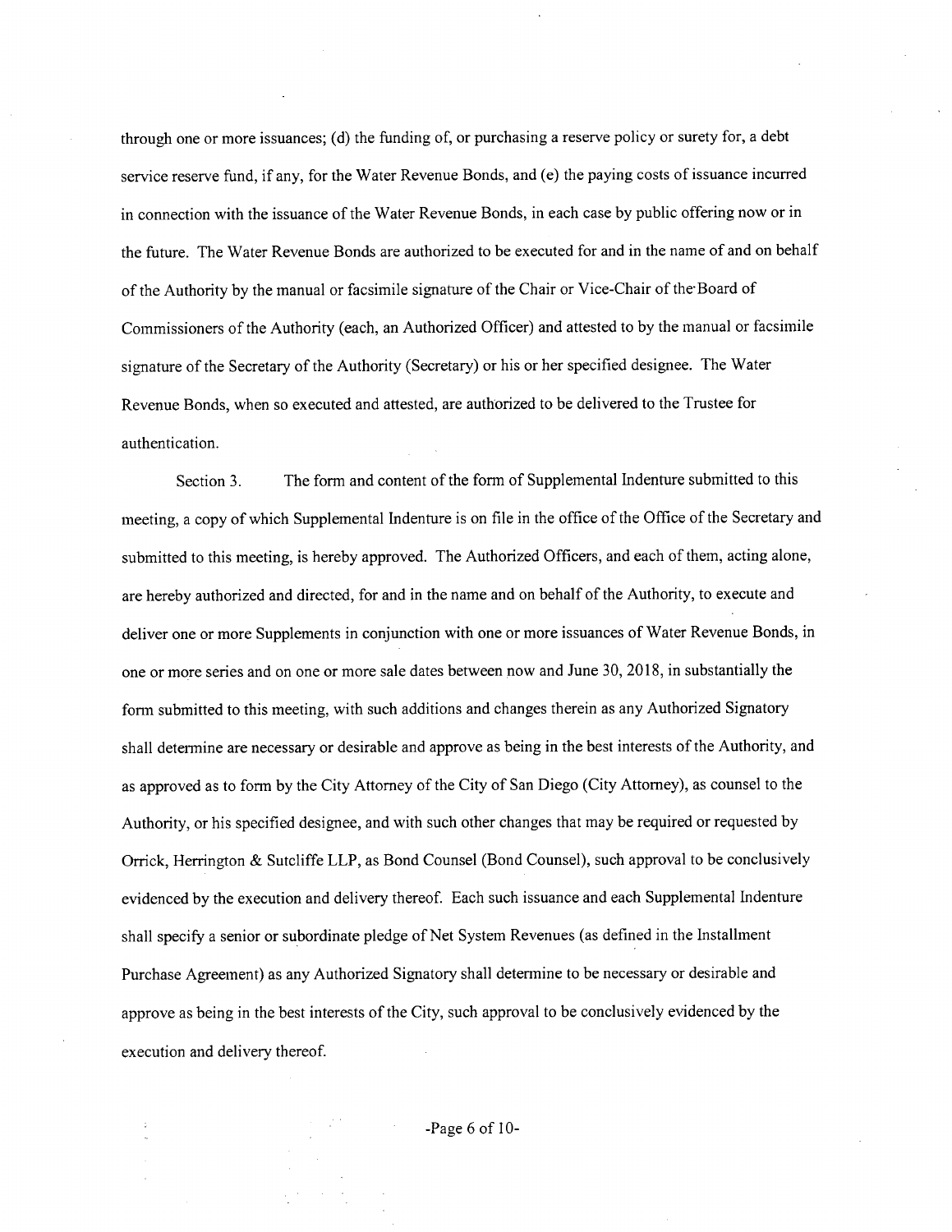Section 4. The form, terms, and provisions of the Assignment Agreement, by and between the Authority and the Corporation, a copy of which is on file in the Office of the Secretary and submitted to this meeting, are hereby approved. The Authorized Officers, and each ofthem, acting alone, are hereby authorized and directed, for and in the name of and on behalf of the Authority, to execute and deliver one or more forms of the Assignment Agreement, in conjunction with one or more issuances of Water Revenue Bonds, in one or more series and on one or more sale dates between now and June 30, 2018, in substantially the form presented to this meeting, with such additions and changes therein, as any Authorized Officers shall determine are necessary or desirable and approve as being in the best interests ofthe Authority, and as approved as to form by the City Attorney, as counsel to the Authority, or his specified designee, and with such other changes that may be required by Bond Counsel, such approval to be conclusively evidenced by the execution and delivery of the Assignment Agreement.

Section 5. The form, terms, and provisions of the form of the Bond Purchase Agreement submitted to this meeting, a copy of which Bond Purchase Agreement is on file in the office of the Office of the Secretary and submitted to this meeting, is hereby approved. Each Authorized Officer is hereby authorized, and any one of the Authorized Officers is hereby directed, for and in the name and on behalf of the Authority, to execute and deliver one or more forms of the Bond Purchase Agreement, and the Authority is hereby requested to execute and deliver one or more forms of the Bond Purchase Agreement, in conjunction with one or more issuances of Water Revenue Bonds, in one or more series and on one or more sale dates between now and June 30, 2018, in substantially the form presented to this meeting, with such additional or alternative underwriters and representatives as may be named, together with other additions and changes therein, as any Authorized Officers shall determine are necessary or desirable and approve as being in the best interests of the Authority, and as approved as to form by the City Attorney, as counsel to the Authority, or his specified designee, and with such other changes that may be required by Bond Counsel, such approval to be conclusively evidenced by the execution and delivery ofthe Bond Purchase Agreement, and which aggregate principal denomination, final maturity and terms of the

-Page 7 of 10-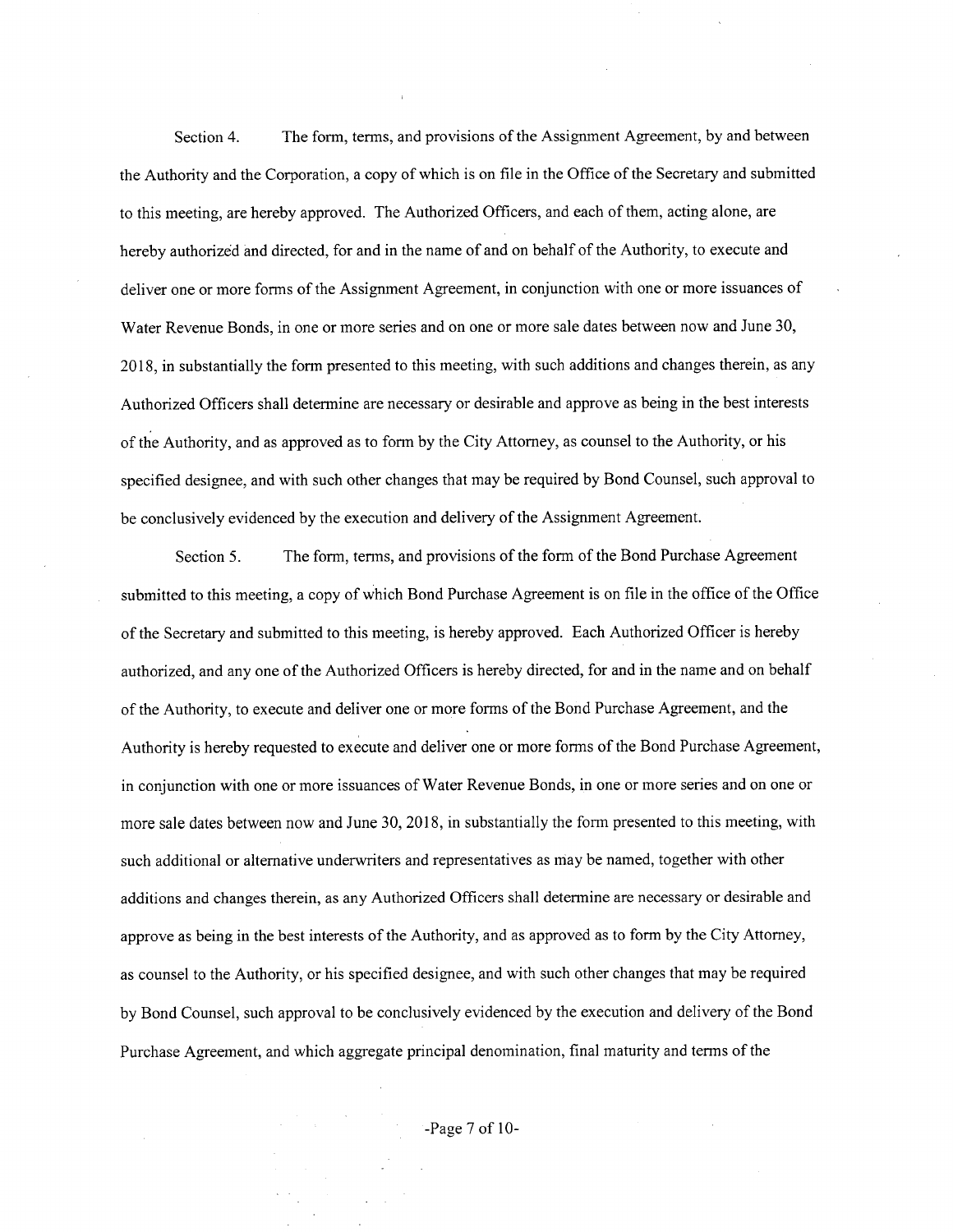respective series of Water Revenue Bonds will be conclusively evidenced by the execution by the Authority of the Bond Purchase Agreement.

Section 6. The form, terms, and provisions of the Escrow Agreement, by and between the Authority and the Trustee, a copy of which is on file in the Office of the Secretary and submitted to this meeting, are hereby approved. The Authorized Officers, and each ofthem, acting alone, are hereby authorized and directed, for and in the name of and on behalf of the Authority, to execute and deliver one or more Escrow Agreements in conjunction with one or more issuances of Water Revenue Bonds, in one or more series and on one or more sale dates between now and June 30, 2018, in substantially the form presented to this meeting, with such additions and changes therein, as any Authorized Officers shall determine are necessary or desirable and approve as being in the best interests of the Authority, and as approved as to fonn by the City Attorney, as counsel to the Authority, or his specified designee, and with such other changes that may be required by Bond Counsel, such approval to be conclusively evidenced by the execution and delivery of the Escrow Agreement.

Section 7. The Authorized Officers, and each of them, acting alone, are hereby authorized and directed to take all actions and execute any and all documents necessary or advisable to determine and document the lien structure for the installment payments, the terms for debt service reserve funds, if any, including, without limitation, providing for a reserve surety bond or reserve fund policy to secure any debt service reserve fund, if any, the release of funds then on deposit in a debt service reserve fund, the insuring of all or a portion of the Water Revenue Bonds, the provision of any other form of credit enhancement for the Water Revenue Bonds, in each case if, upon the advice of the City's municipal advisor and based upon then current market conditions, it is determined by an Authorized Officer that such detennination is expected to result in a lower true interest cost ofthe Water Revenue Bonds or otherwise deemed beneficial by and to the City and its residents, and to do any and all things and to execute and deliver any and all documents which they may deem necessary or advisable in order to consummate, carry out, give effect to and comply with the terms and intent ofthis Resolution and the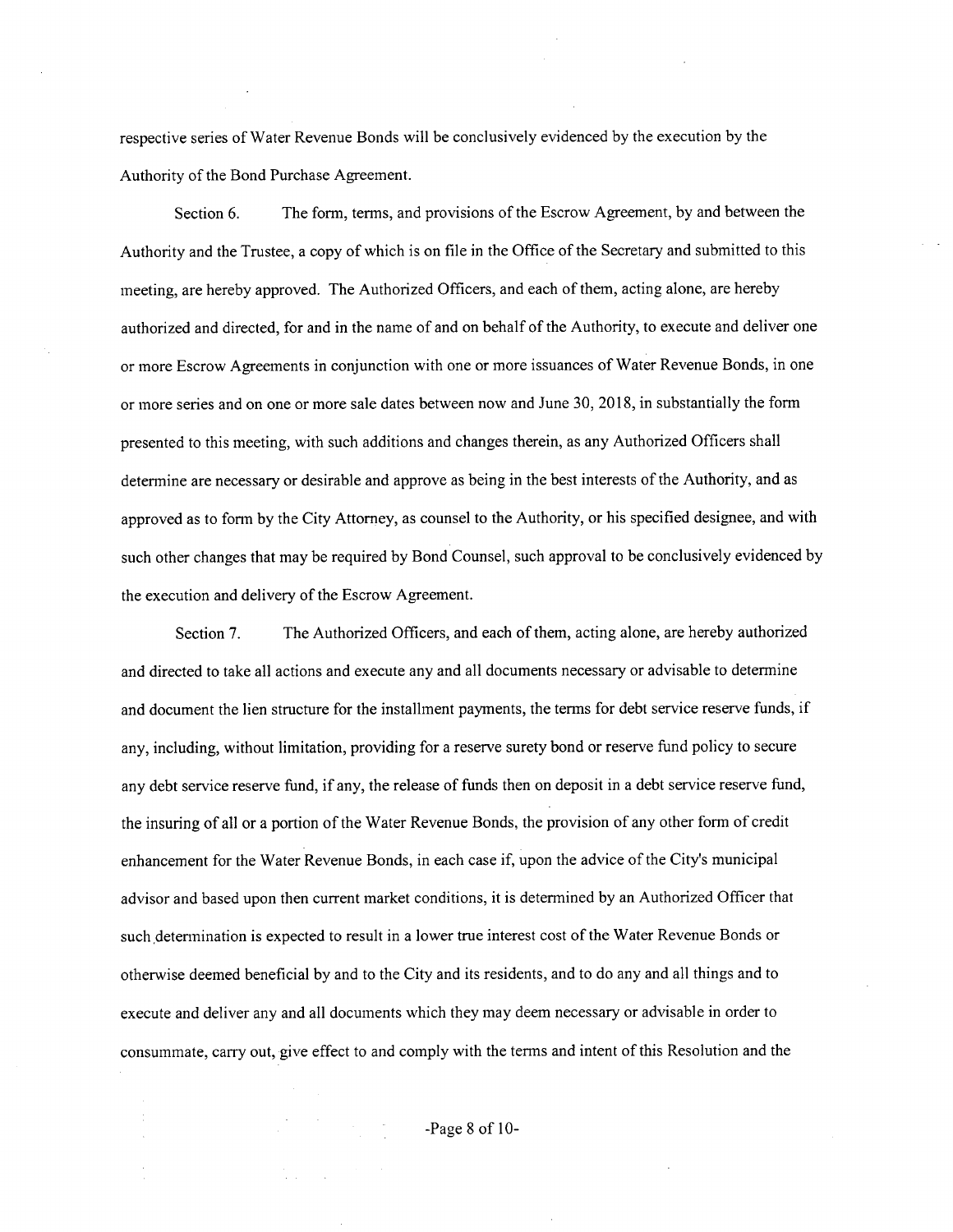consummation of the transactions contemplated hereby. Any actions heretofore taken by such officers in furtherance of any of the transactions authorized herein are hereby ratified, confirmed, and approved.

Section 8. The Authorized Officers, and each of them, acting alone, are hereby authorized and directed, for and in the name of and on behalf of the Authority, to do any and all things and take any and all actions, from time to time, consistent with this Resolution and the documents approved herein and other documents authorized by this Resolution, including, without limitation, payment of necessary and appropriate fees and expenses of bond counsel, disclosure counsel, municipal advisor and other professionals retained by the Authority, and execute and deliver any and all certificates, agreements and other documents (including, but not limited to, the tax compliance certificate and any amendments or supplements to the financing documents executed in connection with the original issuance of the outstanding Parity Water Revenue Bonds and the outstanding Subordinated Water Revenue Bonds) which they, or any of them, may deem necessary or advisable to consummate the transactions evidenced by the documents referenced herein in accordance with this Resolution.

## -Page 9 of 10-

 $\mathcal{A}=\mathcal{A}+\mathcal{B}_{\mathcal{A}}$  , and